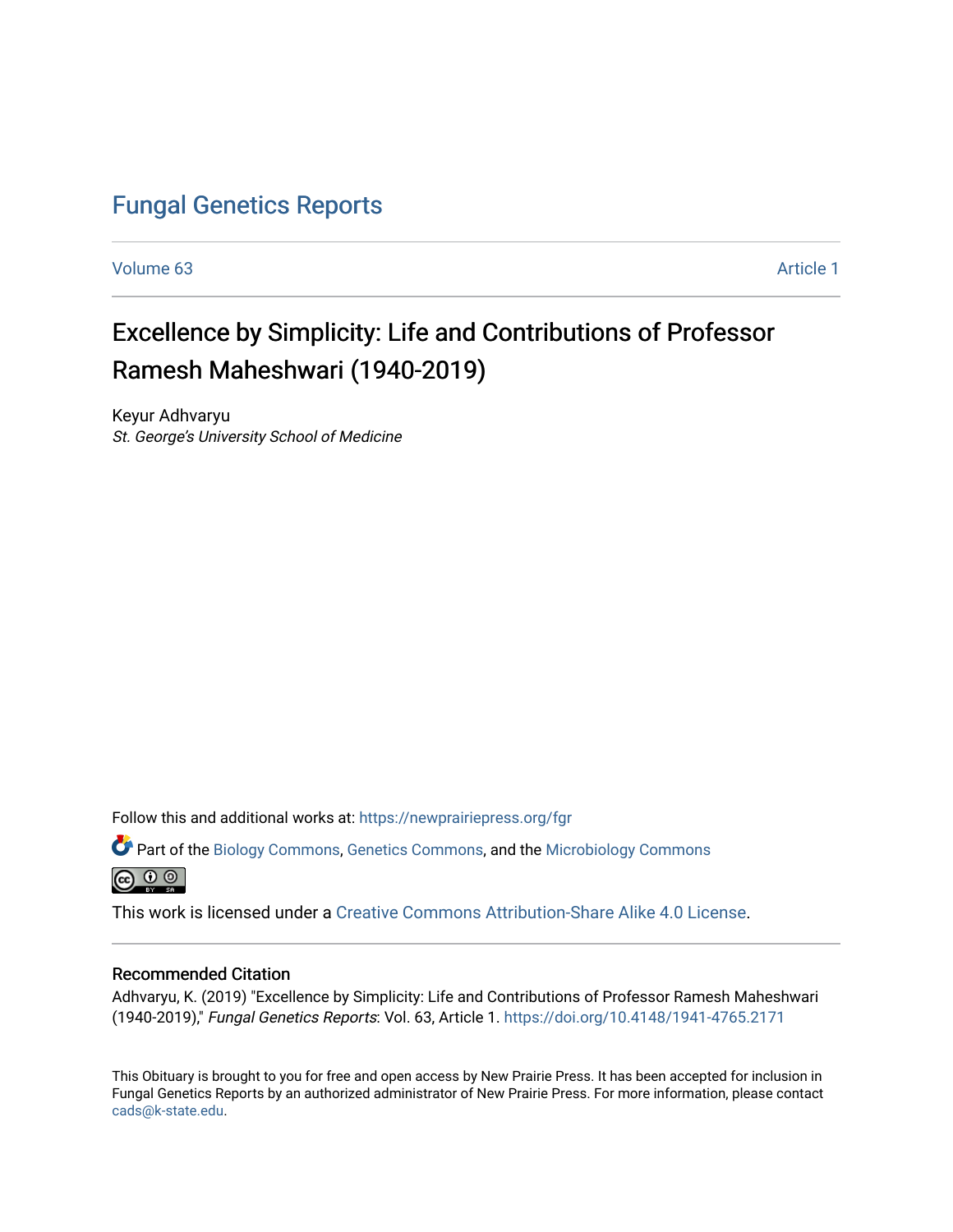## Excellence by Simplicity: Life and Contributions of Professor Ramesh Maheshwari (1940-2019)

#### Abstract

Professor Ramesh Maheshwari passed in Bangalore on 30 March 2019. His work generated fundamental understanding in diverse areas of fungal biology including the germination and infection of plants by rust fungi, the life-cycle of Neurospora in its natural habitat; fungal senescence and heterokaryosis, and the production of microconidia in fungi. He was a member of many professional societies including the American Society of Plant Physiologists, Society of Microbiologists of India, and the Indian Phytopathological Society, and he served on the Editorial Board for Journal of Genetics. He nurtured scientific curiosity in his students and colleagues.

#### Cover Page Footnote

Keyur Adhvaryu is thankful to Mrs. Manjuli Maheshwari and Govind Maheshwari for sharing personal details about Professor Maheshwari and providing their thoughts and suggestions for this article. Personal thoughts for family can be directed to govindblr@gmail.com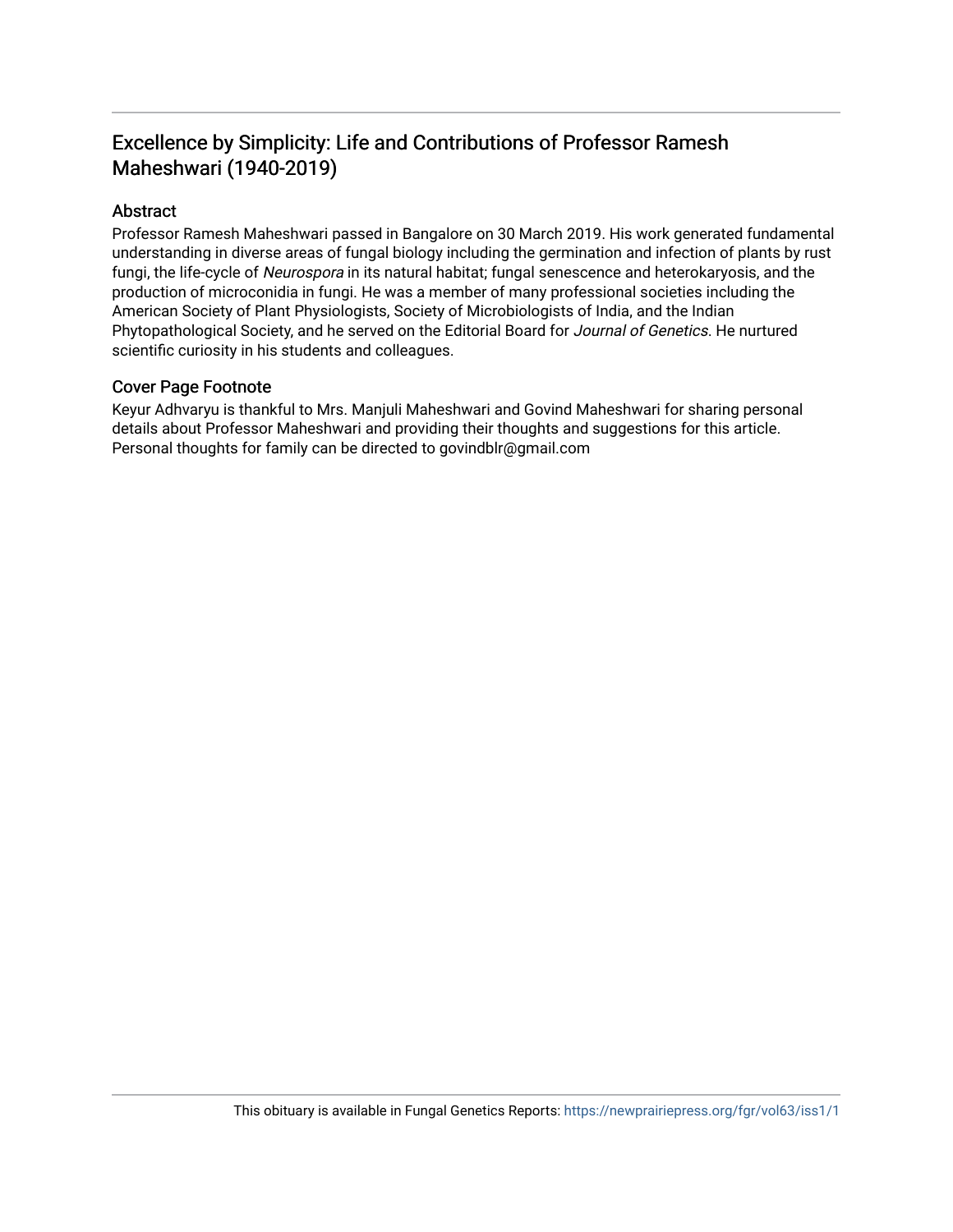#### **Excellence by simplicity: life and contributions of Professor Ramesh Maheshwari (1940- 2019)**

Keyur Adhvaryu St. George's University School of Medicine, St. George, Grenada WI Email: keyurka@gmail.com

Professor Ramesh Maheshwari was surrounded by family and loved ones when he passed away peacefully in Bangalore on 30 March 2019.

Ramesh Maheshwari was born on 19 December 1940 in Delhi. He belonged to a family rich in scientific endeavors. His father, Professor Panchanan Maheshwari, a renowned botanist in Delhi University, is credited to pioneering the fertilization of angiosperms in-vitro, a technique that has led to development of hybrid plants (Maheshwari and Johri 1950; Maheshwari 1952; [https://royalsocietypublishing.org/doi/pdf/10.1098/rsbm.1967.0013\)](https://royalsocietypublishing.org/doi/pdf/10.1098/rsbm.1967.0013). His elder brother, Professor Satish Chandra Maheshwari, was a pioneer in areas of plant physiology and molecular biology.

Ramesh Maheshwari joined Delhi University and obtained his BSc in 1960 and MSc in 1962. He then moved to University of Wisconsin – Madison to study rust fungi as the subject of his PhD dissertation with Professor PJ Allen. This work created fundamental insights into uredospore germination and the infection of plants by rust fungi (Maheshwari and Hildebrandt 1967; Dunkle *et al.* 1969). It also kindled his interest in fungi and he continued these studies as a Research Associate in the lab of Prof AS Sussman at University of Michigan-Ann Arbor (Maheshwari and Sussman 1971). He moved back to India in 1970 to join the Department of Biochemistry at the Indian Institute of Science in Bangalore as a Research Associate. He continued to explore his passion for fungi, steadily moving up as a Lecturer (1972-1979), Assistant Professor (1979- 1984), Associate Professor (1984-1990) and Professor (1990-2002). He led the Dept of Biochemistry as the Chairman from 1995 to 1997 and retired on 31 July 2002.

I worked under the supervision of Professor Maheshwari for my PhD studies from 1995 to 2002. I will always remember him for his discipline, inquisitiveness, scientific integrity and passion for fungi. He was a proponent of simplicity. He would ask the most fundamental questions about fungal biology and then try to obtain answers with simple and elegant experiments. He believed that intricate experiments can be performed using a minimalist approach and acquired only modest funding to support his research. He insisted that a modest economy like India justified a judicious use of available funds and believed that fundamental insight gained with simple experiments demonstrate excellence in thought and execution. He used these approaches to explore his passion for fungi and their multinucleate lifestyle.

His work has generated fundamental understanding in diverse areas of fungal biology including germination and infection of plants by rust fungi (Maheshwari and Hildebrandt 1967; Dunkle *et al.* 1969; Maheshwari and Sussman 1971), thermophilic fungi and their enzymes (Maheshwari *et al.* 2000), the life-cycle of Neurospora in its natural habitat (Pandit and Maheshwari 1996b), senescence (Navaraj *et al.* 2000; Maheshwari and Navaraj 2008), heterokaryosis (Pandit and Maheshwari 1996a; Maheshwari 2005) and microconidia in fungi (Maheshwari 1991; Maheshwari 1999). He was a member of many professional societies including the American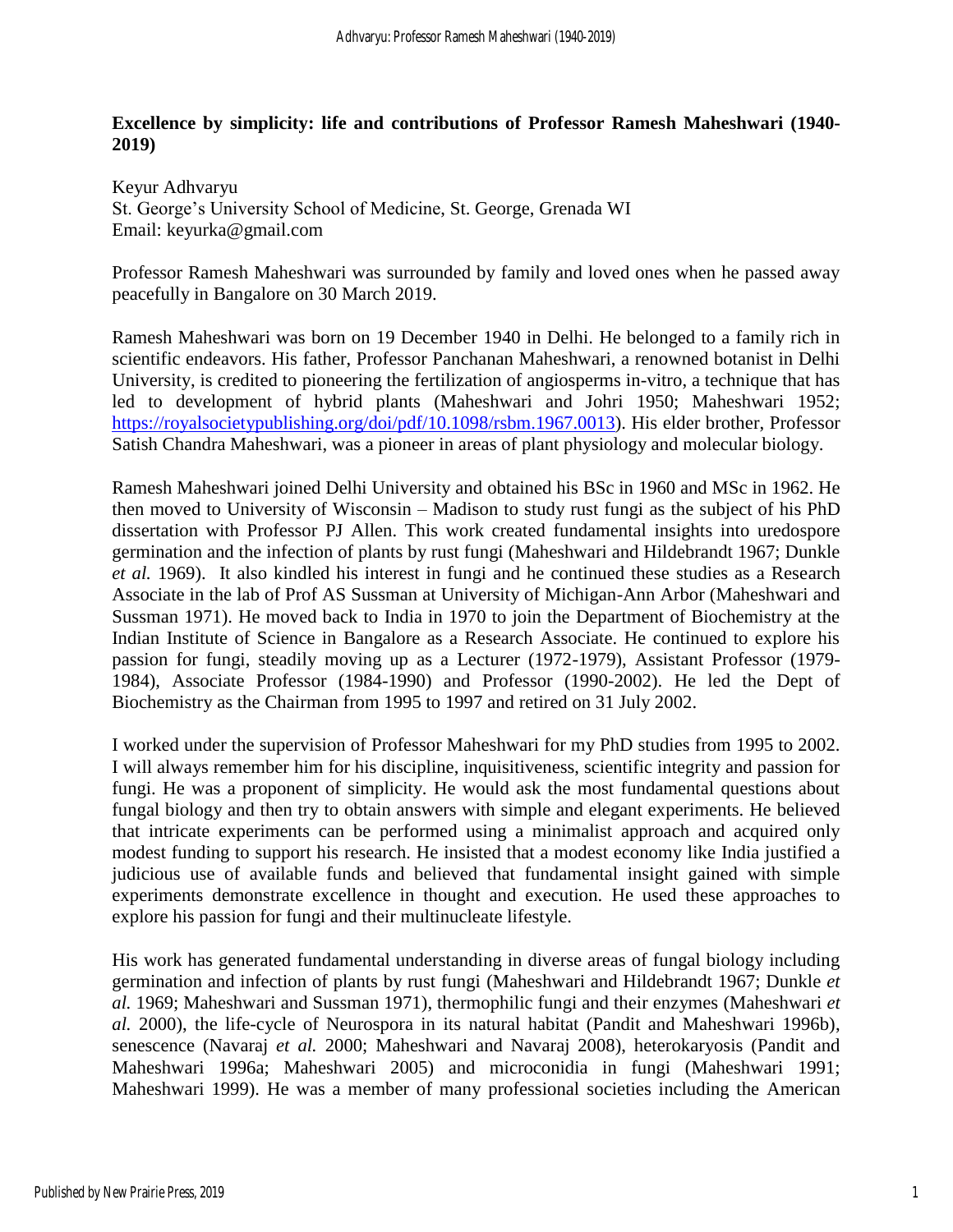Society of Plant Physiologists, Society of Microbiologists of India, and the Indian Phytopathological Society. He also contributed as a member of the Editorial Board for *Journal of Genetics*.

Perhaps his most valuable contribution is that he taught and trained students to think, do, talk and present science. He nurtured scientific curiosity and encouraged self-learning. His thoughts and ideas have manifested in over 86 peer-reviewed scientific publications and thesis dissertation of 17 PhD students. He insisted and invested time and effort in personally teaching and training undergraduate students, Project Assistants, graduate students and post-doctoral fellows. A 30 minute or more one-to-one interaction with every lab member was on his daily schedule. This included designing experiments, making media and reagents, executing experiments, and collecting and analyzing data. Field trips were an exciting time to collect soil samples for isolating fungi or for studying Neurospora growing on sugar cane. Saturday morning lab meetings would include presenting reports, talks or recent exciting papers pertaining to fungal biology. Even with the availability of PubMed and internet searches beginning in the 1990s, he continued his Sunday morning ritual of going to the library to read new and interesting papers in various biology journals. He was a proponent of communication and sharing information and cherished his interactions with a large number of fungal biology and Neurospora researchers. He strived to inculcate these fundamental habits in his students and insisted that they continue to teach, train and spread scientific curiosity in their academic and non-academic careers.

Even though a medical condition forced his early retirement in 2002, he continued to pursue his objective of spreading knowledge about fungi in the form of over 23 publications including research papers and popular scientific articles in journals. He accomplished his wish to write a book to spread awareness of fungal model systems in experimental research and also updating it with new information in a second edition (Maheshwari 2016). These contributions after retirement were only possible because of hard-work, support and assistance from his wife, Mrs. Manjuli Maheshwari and his son, Govind Maheshwari.

Ramesh Maheshwari exemplified excellence by simplicity in his personal and professional life. He will be remembered for his fundamental contributions to Neurospora and fungal biology.

## **Acknowledgements**

Keyur Adhvaryu is thankful to Mrs. Manjuli Maheshwari and Govind Maheshwari for sharing personal details about Professor Maheshwari and providing their thoughts and suggestions for this article. Personal thoughts for family can be directed to govindblr@gmail.com

## **References**

Dunkle, L. D., R. Maheshwari and P. J. Allen, 1969 Infection structures from rust urediospores: effect of RNA and protein synthesis inhibitors. Science 163**:** 481-482.

Maheshwari, P., 1952 Lysenko's latest discovery--the conversion of wheat into rye, barley and oats. Nature 170**:** 66-68.